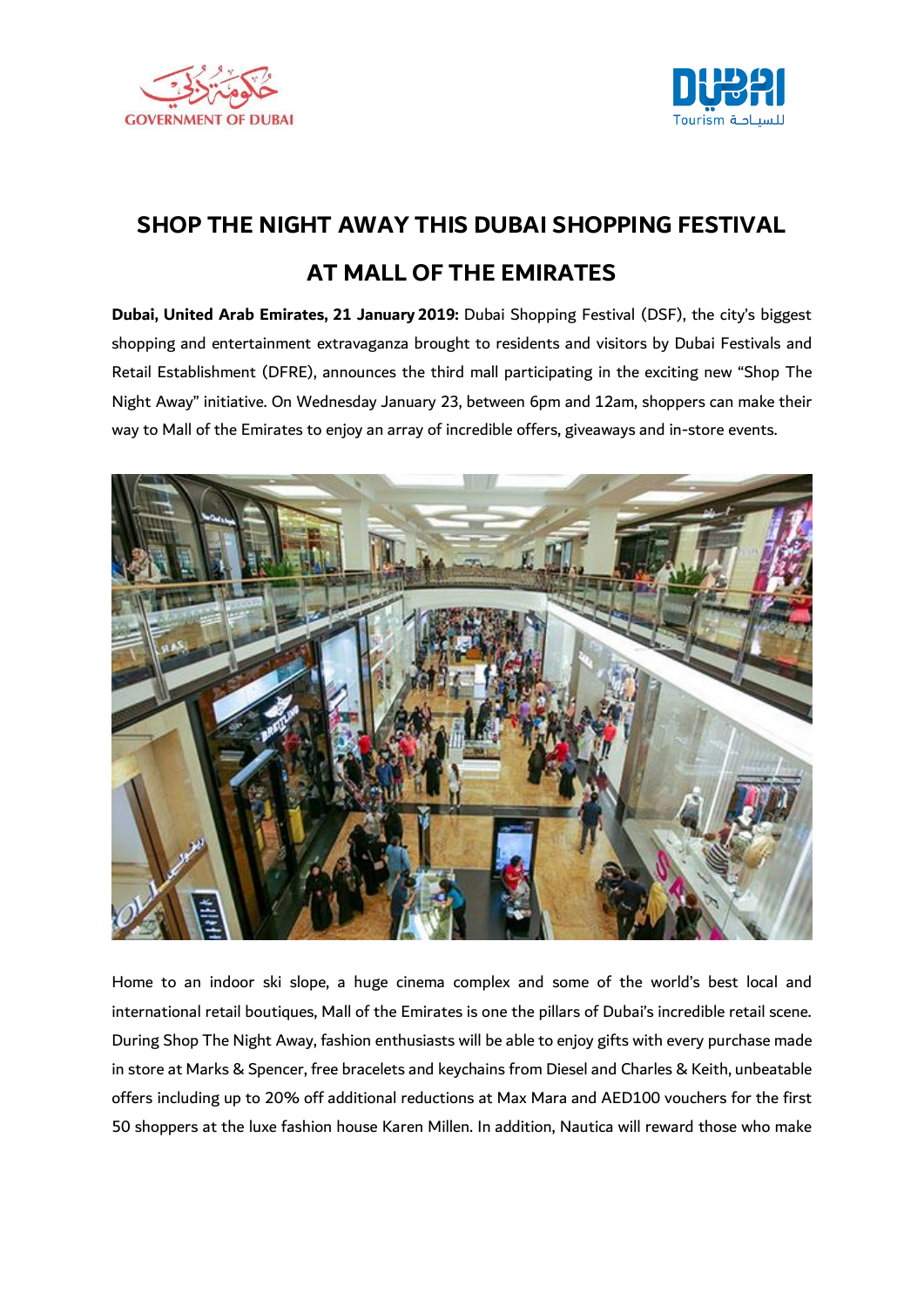



a purchase over AED500 with a free branded perfume, while Tommy Hilfiger will prepare a personalised backpack for spenders splurging over AED750 in store.



Beauty fans will revel in complimentary makeovers at Sephora, with set styles to help guests sashay into 2019, while Ingot are also offering free makeovers on any purchase of AED200 and a gift with every purchase of more than AED150. Activewear brand Lululemon will host a series of "how to" sessions, helping the health conscious to stay stylish during workouts.

Famished fashionistas can also indulge in great food deals, such as free starters at Dean & DeLuca and two-for-one beverages at Brunswick. Luxury brand Tiffany & Co. will reside in a pop-up signature blue box, where a whole host of games will be available followed by tea, coffee and blue branded bites served for guests.

For more information and a full update on DSF activities, visit <http://www.mydsf.ae/> or @DSFSocial and #MyDSF.

DSF is supported by strategic partners which include Emirates Airline, Emaar (The Dubai Mall), Majid Al Futtaim (Mall of the Emirates, City Centre Mirdif, City Centre Deira), AW Rostamani Group, Al Futtaim Group (Dubai Festival City Mall), Nakheel Malls (Ibn Battuta Mall, Dragon Mart 1, Dragon